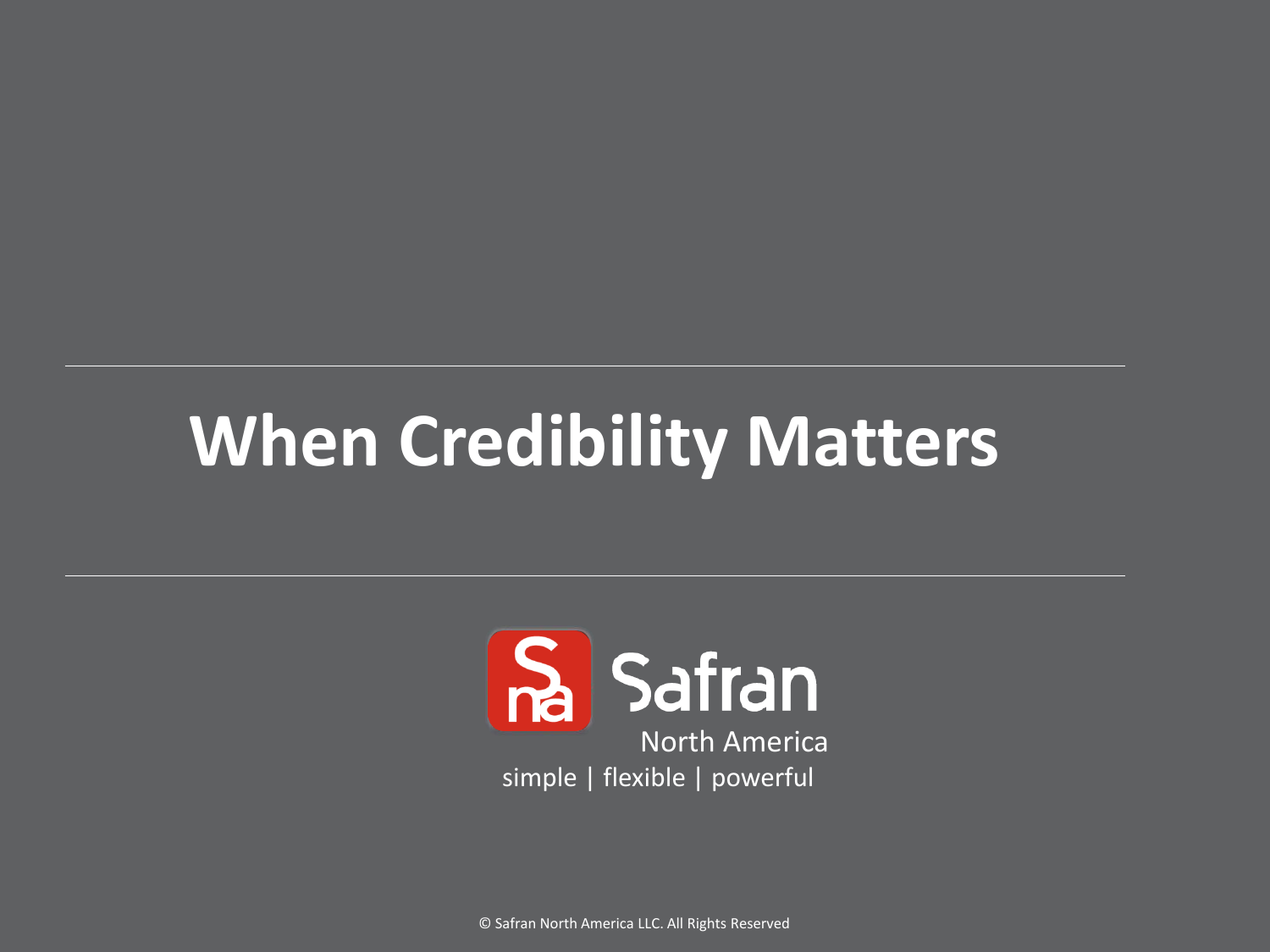# **Safran's Worldwide Footprint**



Safran Software Solutions

Safran North America **Canadian Music Music Installations** 

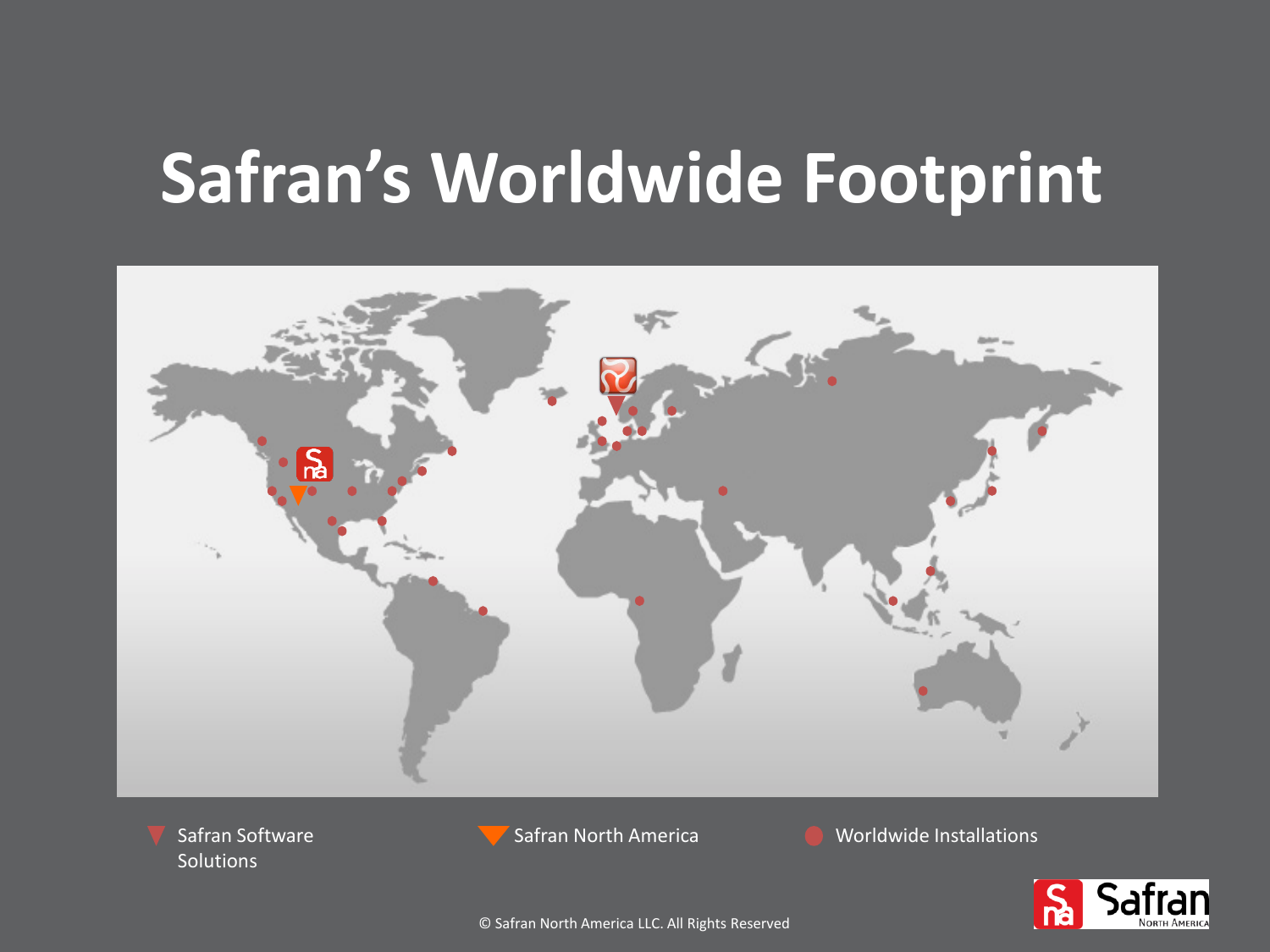### **Safran Industry Expertise, Execution & Excellence**



© Safran North America LLC. All Rights Reserved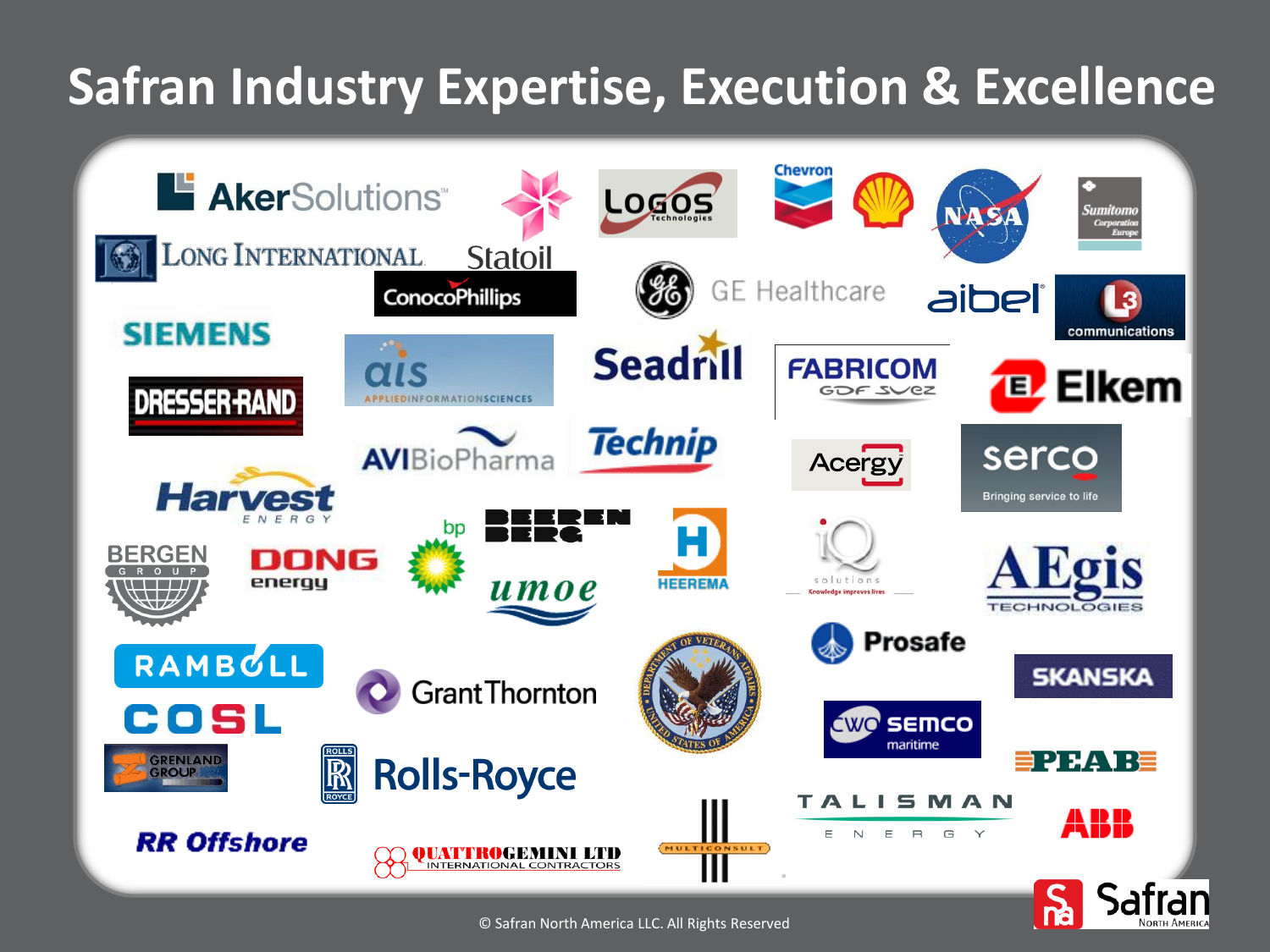## **Safran North America's Product Family**



#### **SAFRAN PROJECT**

Premier Project & Portfolio Scheduling, Planning, Resourcing and Execution application.



#### **SAFRAN FOR MICROSOFT PROJECT**

True Project & Portfolio Management Add-in to world's premier scheduling application.



#### **SAFRAN PLANNER**

Easy-to-use planning tool for proposal construction, prospect management, and "light" scheduling planning and execution. Imports into Microsoft Project too!



#### **PROTEUS AND PROTEUS ENVISION**

Comprehensive Project and Business Intelligence, Integration and Analysis.



#### **ENVISION Xporter and Mporter**

Normalize cost, schedule and financial data regardless of underlying solution using the international UN/CEFACT XML.

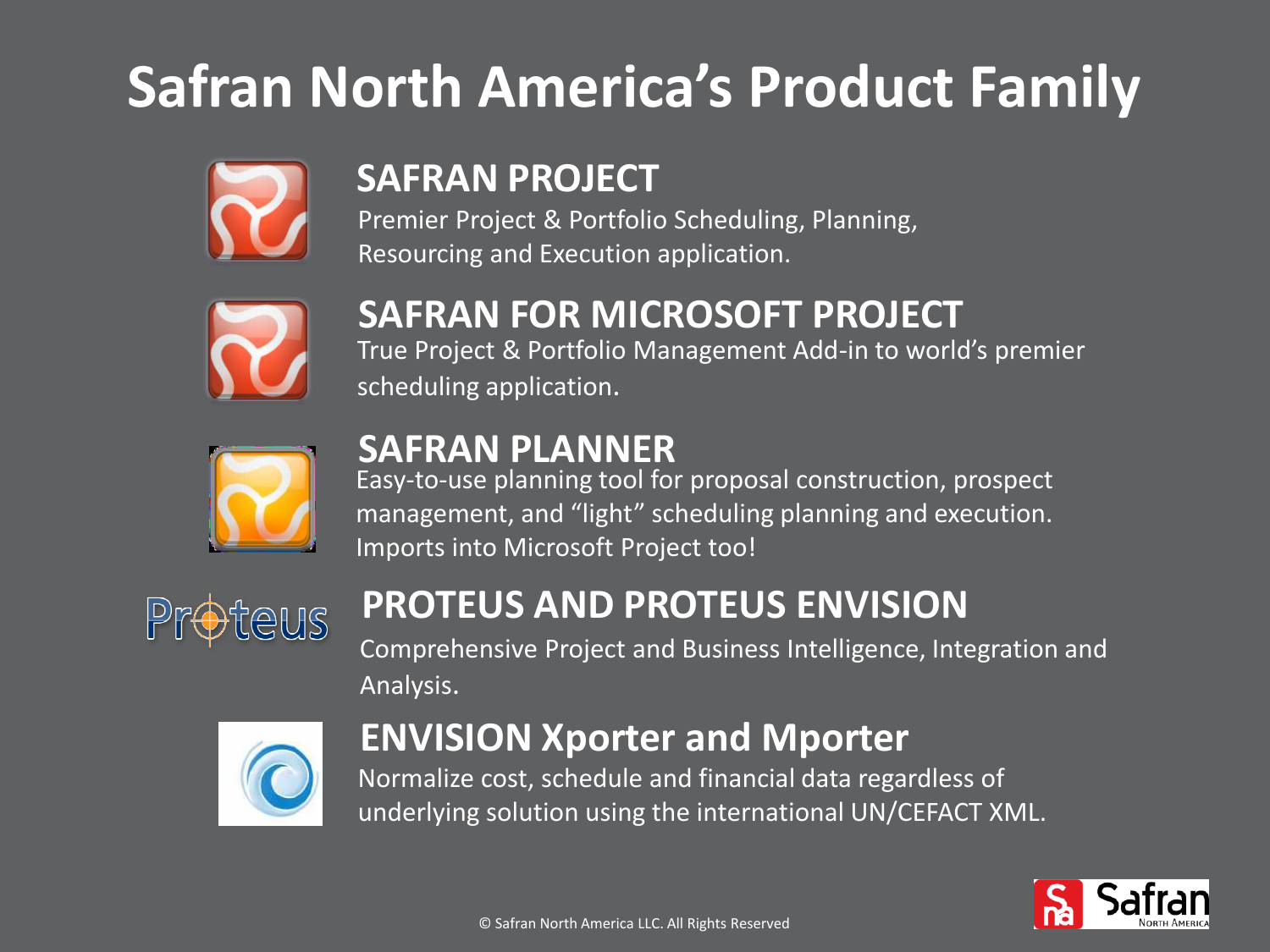### **Safran's Offerings and How They Differ**

- Safran provides a full suite of integrated and interoperable software applications: CPM Schedule, Cost, EVM, Rate and Indirect Rate, Resource, Change Order, Risk, Analytics, Reporting Including UN/CEFACT XML, Portfolio Management, And Business Intelligence. These compose our **Project Management Toolkit**.
- Safran applications support a number of environments including stand-alone, client-server, distributed processing (e.g. CITRIX), web, and **Software-as-a-Service** through our TBS hosting partner.
- Safran has transformed Business Intelligence into COTS/NDI. Any data located anywhere in a database, spreadsheet, or other electronic form can be integrated directly in a matter of days or weeks at a fraction of the cost of traditional approaches.

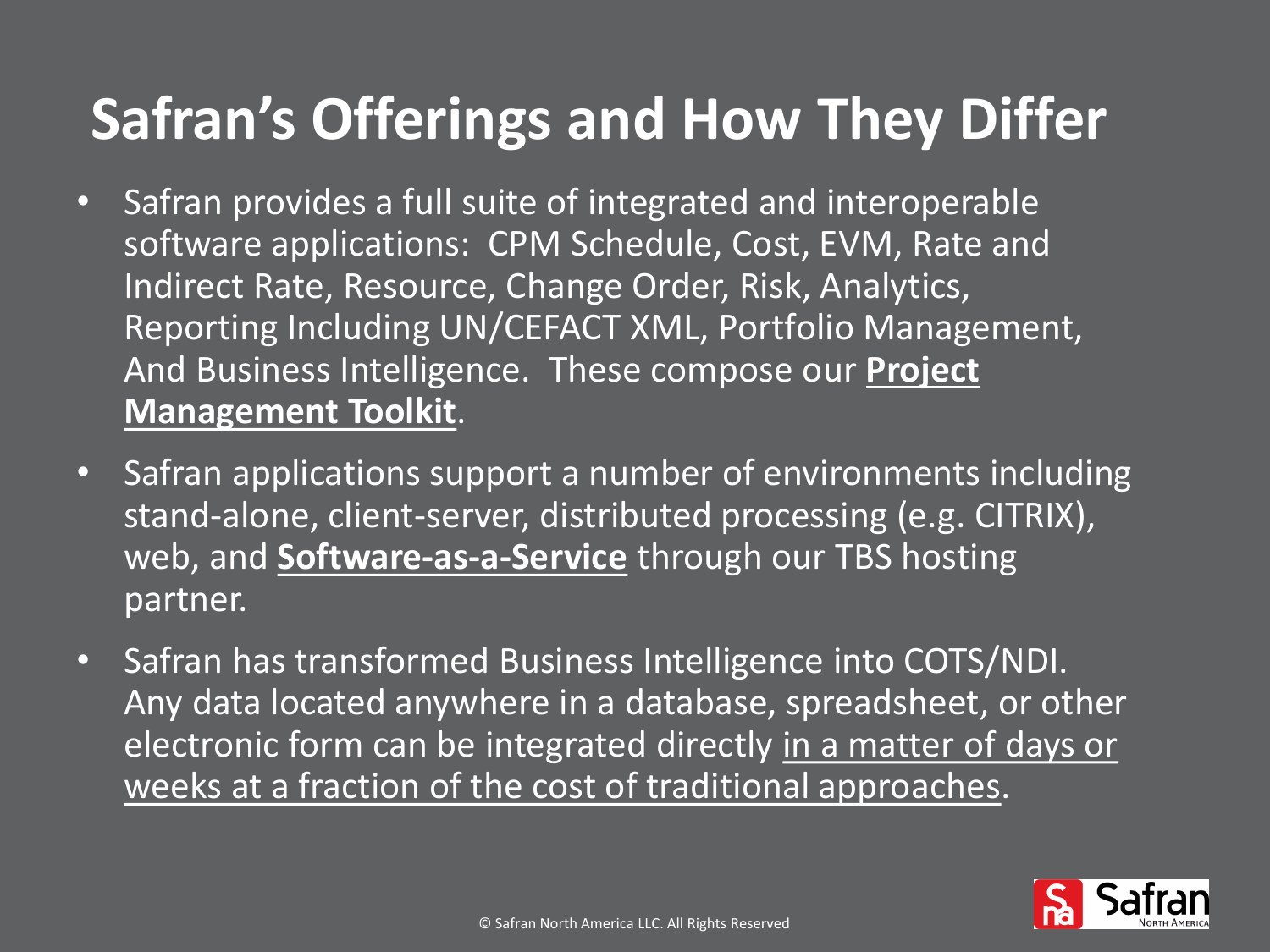### **Safran's Offerings and How They Differ**

- Safran's unique approach provides integrated business solutions through process-focused professional services that connect our technologies to those processes.
- Safran applications are architected to deliver rapid implementations with low overhead for sustained operations.
- Safran's standards of customer support are the most stringent in the industry.
- Safran is dedicated to continuous product and process improvement. Our applications have two to three releases per year and a major release every two years.
- Our product development processes are streamlined to meet your emerging needs.
- Full integration with IPMR and emerging leading edge reporting standards.

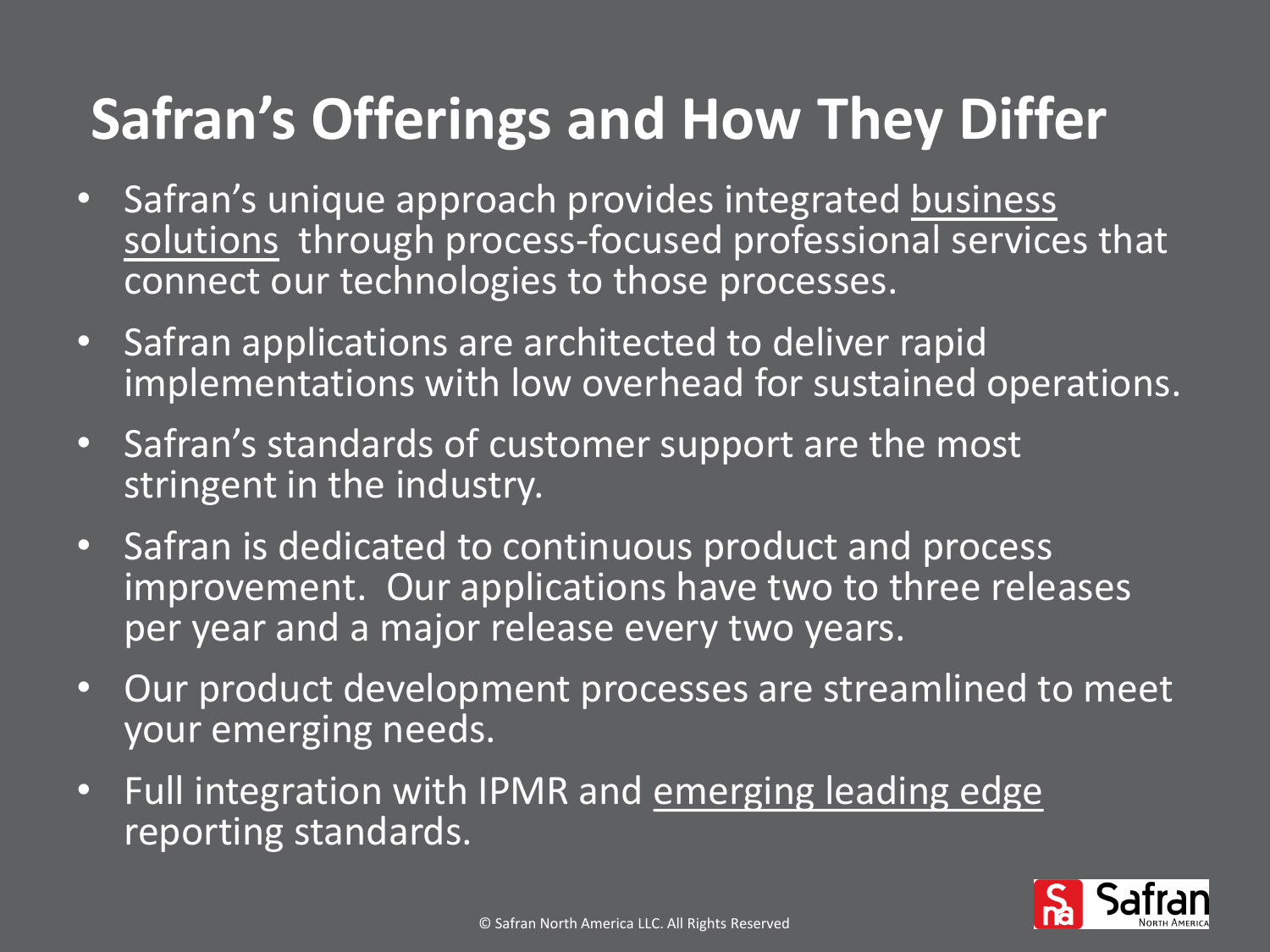### **Safran's Offerings and How They Differ**

- Safran works hand-in-hand with industry experts to provide the best quality service to our customers.
- Our partnerships include:
	- Management Concepts Provides training aids both automated and otherwise.
	- Technology and Business Services (TBS) SaaS and hosting.
	- Niwot Ridge, LLC Glen Alleman & Co.
	- MCR Federal Quality project management consulting and copartner on the new ETC/EAC LENS tool.
	- Intaver Institute Risky Project integration to risk register.
	- PPMS Matthew Morris & Co..
	- BCF Solutions Brady Foster and Bob Wasser.

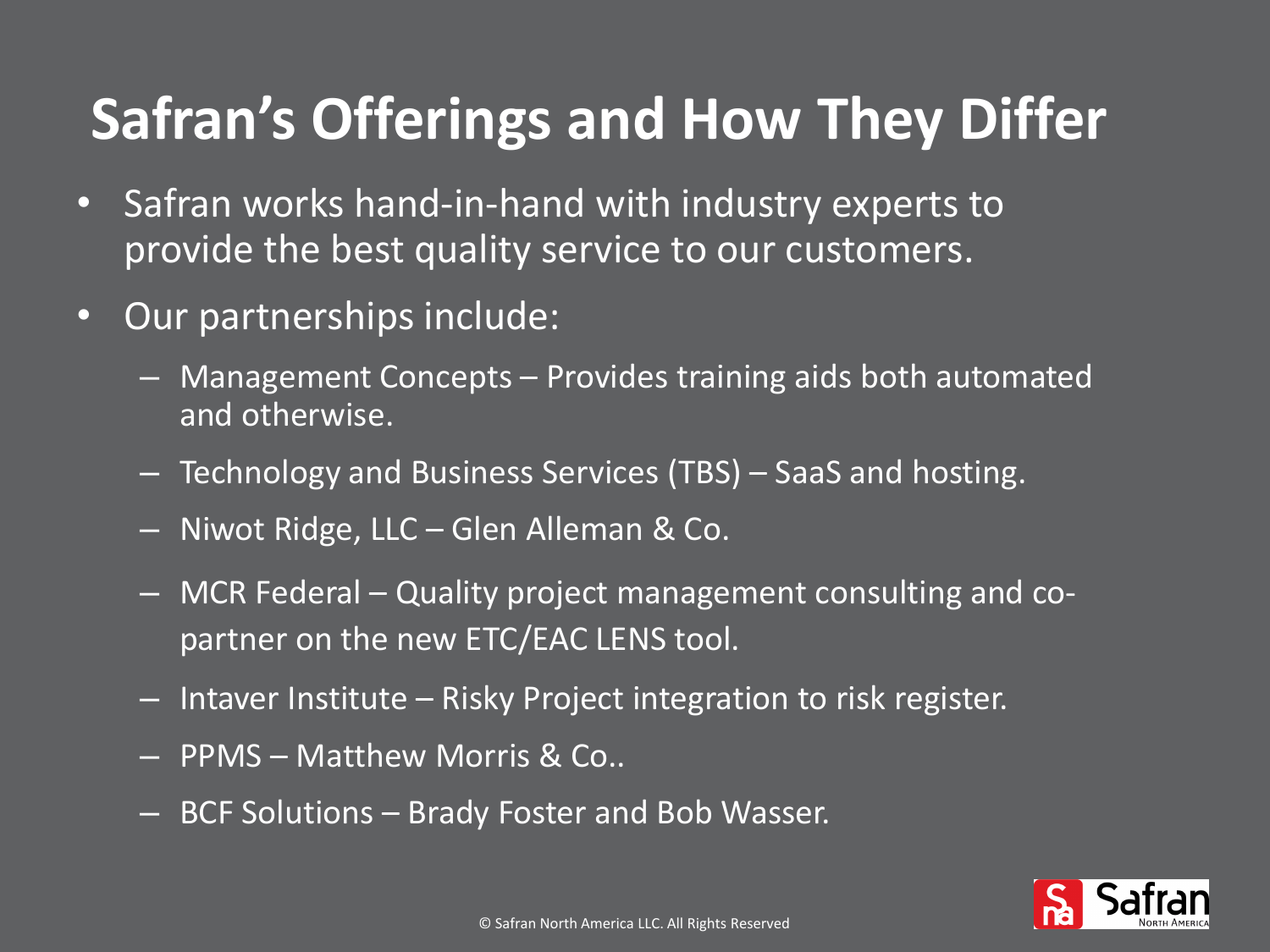# **The Bottom Line**

- **Schedule/Cost/Risk** integration from the ground up in a cohesive solution without data transfer or reconciliation eliminates audit/validation issues, and reduces both cost and risk. Single source data for all PPM processes.
- **A&D Implementations** of the Toolkit typically replaces six to eight stove-piped, niche applications reducing overhead, lifecycle, and training costs.
- **Business Intelligence** provides multiple views of data through a single tailorable interface.
- **Customer focused** provides software enhancements directly driven by customer needs.
- **Use of current technology** means that you are *always* using the latest capabilities of our products which will serve your needs well into the future eliminating constant technology reinvestment.